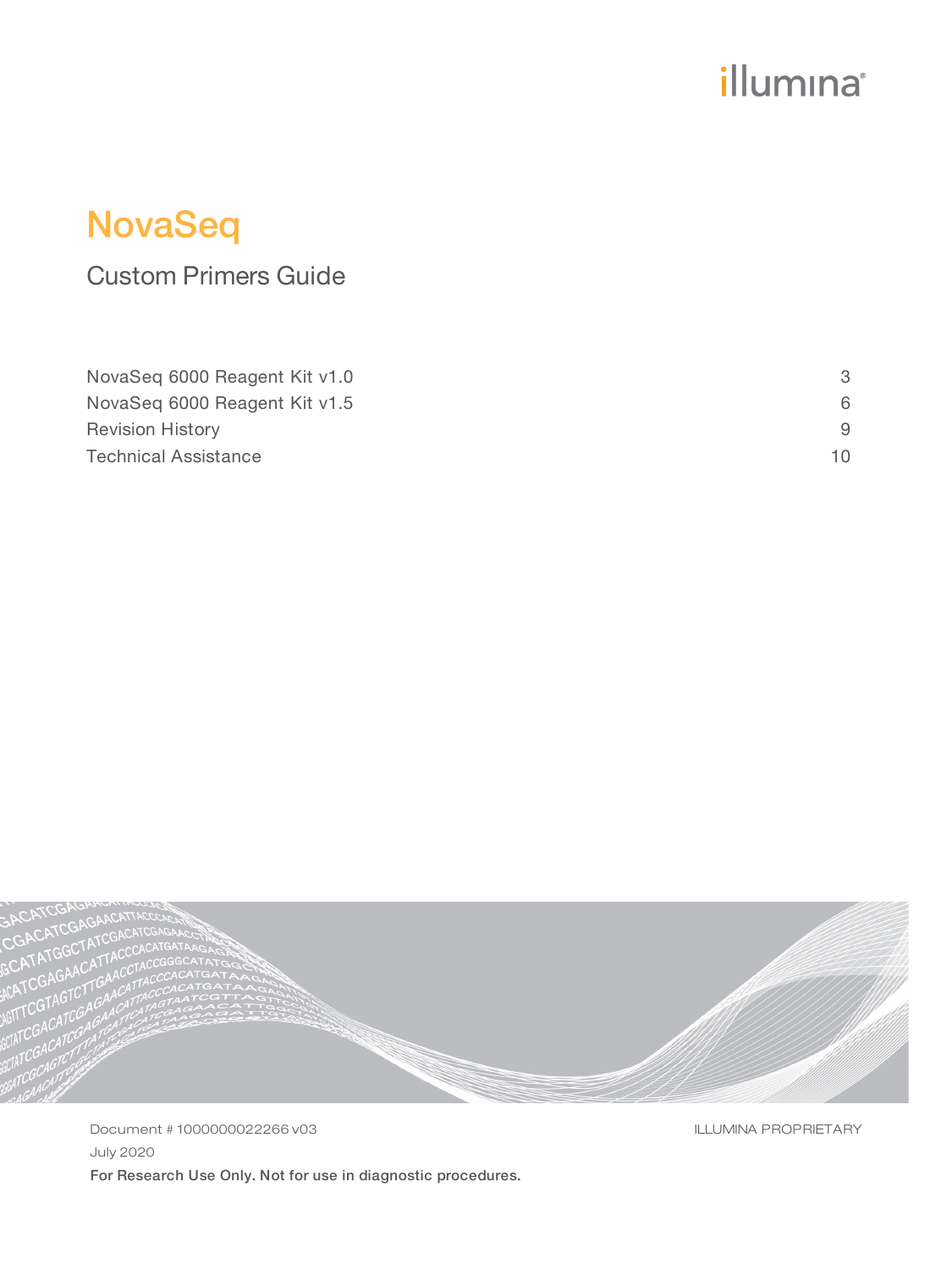This document and its contents are proprietary to Illumina, Inc. and its affiliates ("Illumina"), and are intended solely for the contractual use of its customer in connection with the use of the product(s) described herein and for no other purpose. This document and its contents shall not be used or distributed for any other purpose and/or otherwise communicated, disclosed, or reproduced in any way whatsoever without the prior written consent of Illumina. Illumina does not convey any license under its patent, trademark, copyright, or common-law rights nor similar rights of any third parties by this document.

The instructions in this document must be strictly and explicitly followed by qualified and properly trained personnel in order to ensure the proper and safe use of the product(s) described herein. All of the contents of this document must be fully read and understood prior to using such product(s).

FAILURE TO COMPLETELY READ AND EXPLICITLY FOLLOW ALL OF THE INSTRUCTIONS CONTAINED HEREIN MAY RESULT IN DAMAGE TO THE PRODUCT(S), INJURY TO PERSONS, INCLUDING TO USERS OR OTHERS, AND DAMAGE TO OTHER PROPERTY, AND WILL VOID ANY WARRANTY APPLICABLE TO THE PRODUCT(S).

ILLUMINA DOES NOT ASSUME ANY LIABILITY ARISING OUT OF THE IMPROPER USE OF THE PRODUCT(S) DESCRIBED HEREIN (INCLUDING PARTS THEREOF OR SOFTWARE).

© 2020 Illumina, Inc. All rights reserved.

All trademarks are the property of Illumina, Inc. or their respective owners. For specific trademark information, see [www.illumina.com/company/legal.html.](http://www.illumina.com/company/legal.html)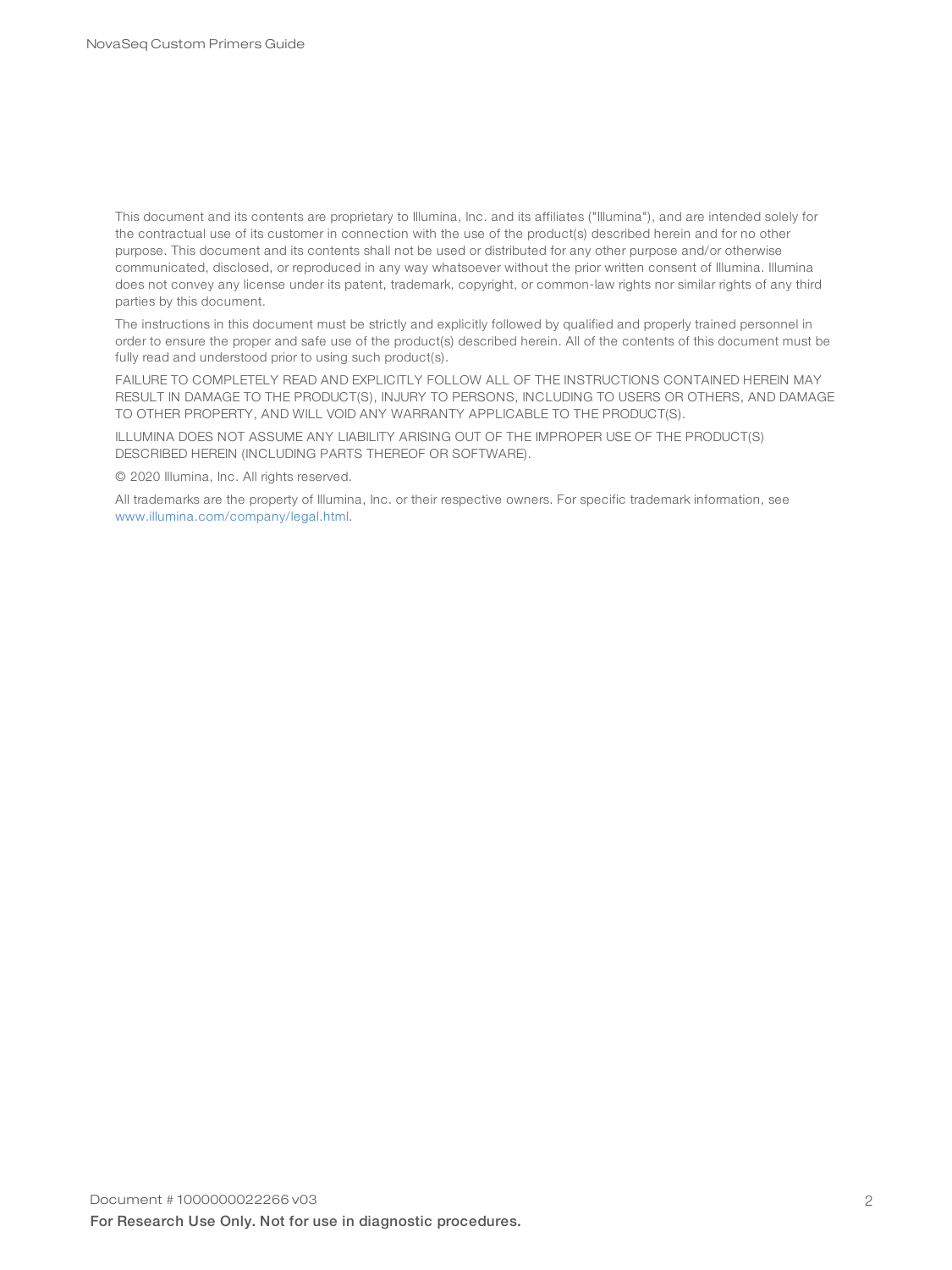### <span id="page-2-0"></span>NovaSeq 6000 Reagent Kit v1.0

#### Introduction

Using custom primers for a run on an Illumina® NovaSeq<sup>™</sup> Sequencing System requires 2 additional steps during run setup:

- $\blacktriangleright$  Prepare and add the appropriate volume of each custom primer to the custom primer positions of the cluster cartridge.
- Specify the use of custom primers on the Run Setup screen in the Advanced Options section.

All other steps follow the run setup workflow as described in the system guide for your NovaSeq System.

Custom primers are supported for Read 1, Read 2, and the Index 1 Read. Due to the primers grafted onto the paired-end flow cell, custom primer for Index Read 2 is not supported.

#### Custom Primers and PhiX

When custom primers are used for Read 1 or Read 2, the software directs the instrument to pull from reservoirs 5 and 6. Therefore, Illumina primers are not used for the sequencing run. Illumina primers refer to primers already in the cartridge position. See Primer Positions on the Cluster [Cartridge](#page-2-1) on page 3 for more information.

If Illumina primers are not used for Read 1 or Read 2, the optional Illumina PhiX control is not sequenced. To use the PhiX control with custom primers, contact Illumina Technical Support for guidance.

#### **NOTE**

Because PhiX is not indexed, sequencing data from the PhiX control is not generated for index reads regardless of which indexing primer is used.

#### <span id="page-2-1"></span>Primer Positions on the Cluster Cartridge

You can use a combination of Illumina primers and custom primers in the same run. Depending on the combination specified, the software pulls the primer from the appropriate reservoir.

For example, if a custom primer is used for Read 2 but not Read 1, the software pulls the Read 1 primer from the Illumina primer position (#24). The Read 2 primer is pulled from the custom primer position (#6).

| <b>Custom Primer</b>   | <b>Custom Primer Position</b>   |
|------------------------|---------------------------------|
| Custom Read 1 primer   | 5                               |
| Custom Read 2 primer   | 6                               |
| Custom Index 1 primer  |                                 |
|                        |                                 |
| <b>Illumina Primer</b> | <b>Illumina Primer Position</b> |
| Illumina Read 1 primer | 24                              |
| Illumina Read 2 primer | 13                              |
|                        |                                 |

The software does not pull from multiple reservoirs for 1 primer. For example, the software cannot pull from position #5 and position #24 for a combination of custom and Illumina Read 1 primer.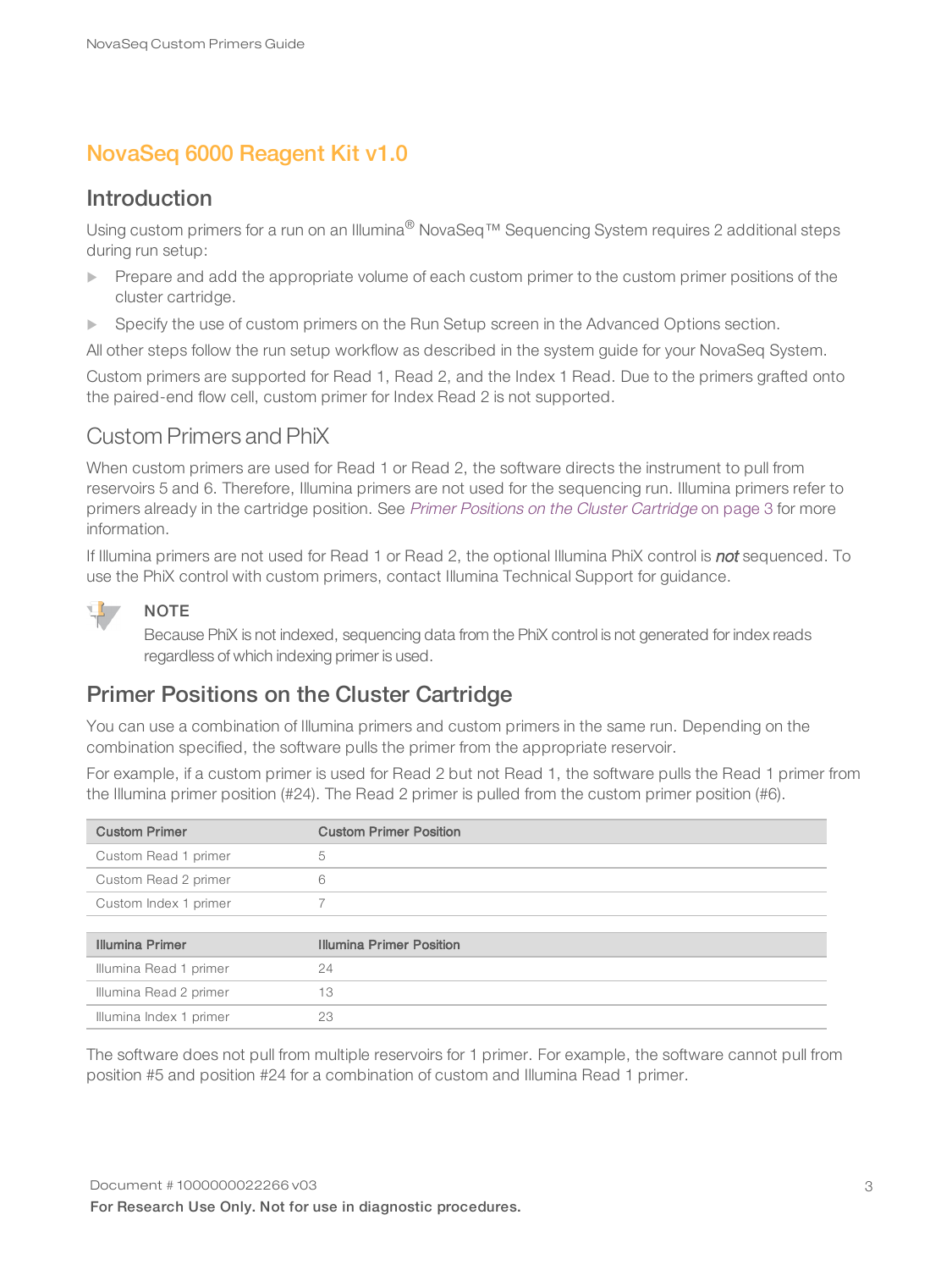### Compatible Primer Combinations

The primer design and dual-indexing workflow on the NovaSeq System limit the combinations of custom primers and Illumina primers. If you use a custom Read 2 primer, you must use a custom Index 1 primer.

For an overview of the indexing workflow, see the Indexed Sequencing Overview Guide (document # 15057455).

| Combination   | <b>Read 1 Primer</b> | Index 1 Primer   | <b>Read 2 Primer</b> |
|---------------|----------------------|------------------|----------------------|
| All Illumina  | Illumina Read 1      | Illumina Index 1 | Illumina Read 2      |
| Custom Read 1 | Custom Read 1        | Illumina Index 1 | Illumina Read 2      |
| Custom Read 2 | Illumina Read 1      | Custom Index 1   | Custom Read 2        |
| All custom    | Custom Read 1        | Custom Index 1   | Custom Read 2        |

#### VP10 Primers

The VP10 Custom Read 1 primer (Illumina DNA PCR-Free, Tagmentation) differs from other custom primers in the following ways:

- It does not require dilution and is ready to use as is. Start at step 1 of Add Custom Primers to the Cluster Cartridge.
- It can be used for Illumina DNA PCR-Free, Tagmentation libraries, PhiX, and other Illumina compatible libraries.

This does not apply when using the NovaSeq Reagent V1.5 Kit, as it already contains this primer in the Read 1 primer well.

### Prepare and Add Custom Primers

Custom primers are prepared using HT1 and then added to the cluster cartridge. Make sure that the cluster cartridge is thawed and inspected before proceeding.

HT1 is not provided in the kit NovaSeq 6000 Reagent Kit but can be purchased separately: HT1 Buffer, Illumina catalog #20015892.

#### Prepare Custom Primers

- 1 If frozen, thaw each custom primer to be used.
- 2 Use HT1 to dilute custom primers to yield the following volumes at 0.3 µM final concentration. When combining primers to make the custom index read or any custom read primer mixture, the total concentration of the mixture should be 0.3 µM and an equal volume should be assigned to each single primer in the mixture.

| Mode            | <b>Custom Primer</b> | Volume (ml) |
|-----------------|----------------------|-------------|
| S4              | Read 1               | 3.5         |
|                 | Read 2               | 3.5         |
|                 | Index 1              | 5.0         |
| <b>SP/S1/S2</b> | Read 1               | 2.0         |
|                 | Read 2               | 2.0         |
|                 | Index 1              | 3.5         |
|                 |                      |             |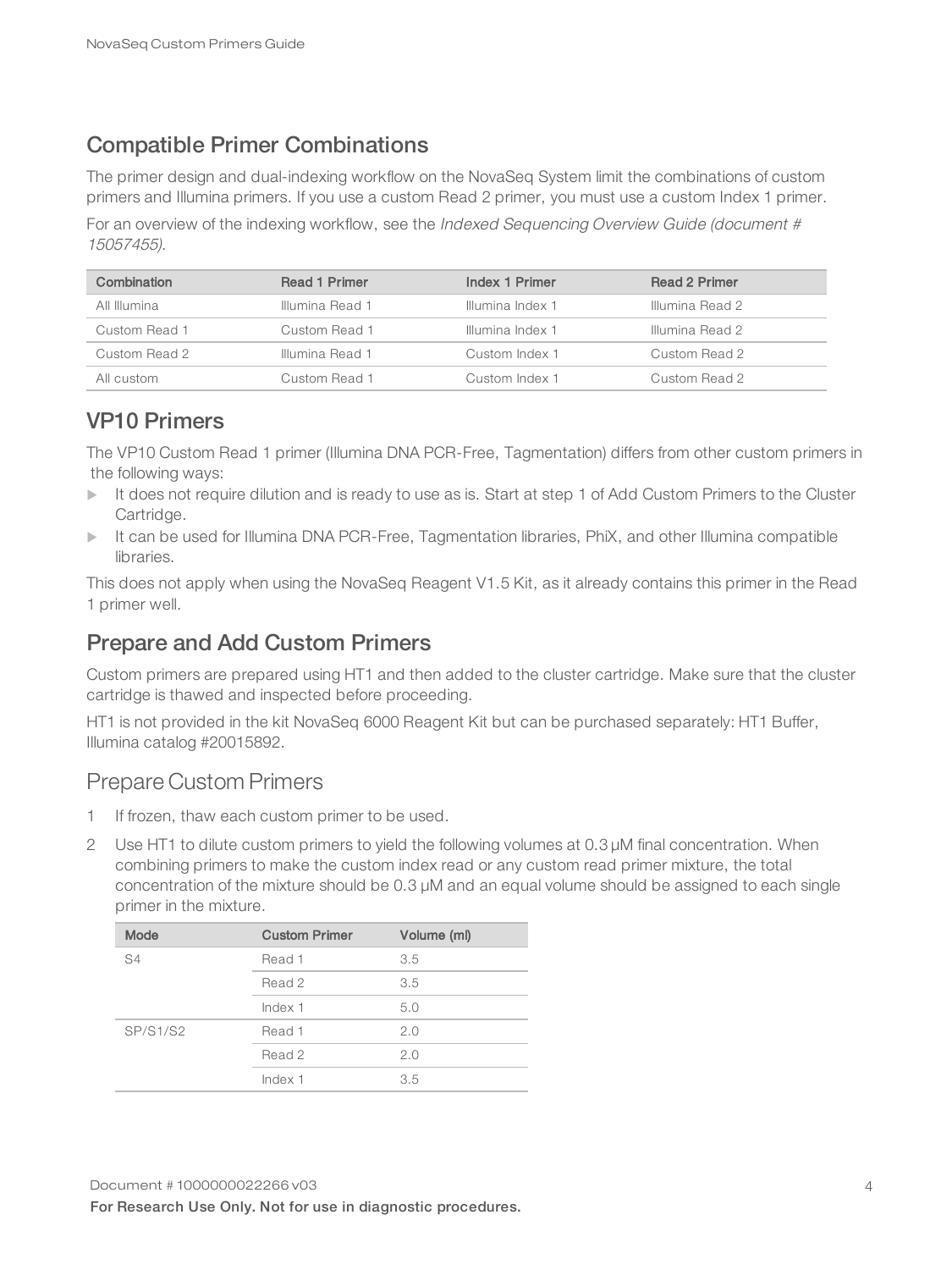#### Add Custom Primers to the Cluster Cartridge

1 Use a low-lint lab tissue to wipe clean the foil seal covering each custom primer position.

| Position # | <b>Custom Primer</b>  |
|------------|-----------------------|
| h          | Custom Read 1 primer  |
| R          | Custom Read 2 primer  |
|            | Custom Index 1 primer |

#### Figure 1 Custom Primer Positions



- 2 Using a clean pipette tip, pierce the foil seal covering each custom primer position.
- 3 Add the following volumes of custom primer to the appropriate position on the cluster cartridge. Avoid touching the foil seal as you dispense the primer.

| Mode           | Position # | <b>Custom Primer</b>  | Volume (ml) |
|----------------|------------|-----------------------|-------------|
| S <sub>4</sub> | 5          | Custom Read 1 primer  | 3.5         |
|                | 6          | Custom Read 2 primer  | 3.5         |
|                | 7          | Custom Index 1 primer | 5.0         |
| SP/S1/S2       | 5          | Custom Read 1 primer  | 2.0         |
|                | 6          | Custom Read 2 primer  | 2.0         |
|                |            | Custom Index 1 primer | 3.5         |
|                |            |                       |             |

#### Set Up a Run for Custom Primers

The use of custom primers is specified during run setup.

- 1 Select the Custom Primers checkbox, and then select the appropriate checkboxes:
	- $\blacktriangleright$  Read 1-Use custom primer for Read 1.
	- Read 2-Use custom primer for Read 2.
	- $\blacktriangleright$  Custom Index 1 Use custom primer for Index 1.

During the run, the software directs the sippers to pull primers from the appropriate reservoir.

2 When run parameters are complete, select Review to proceed with run setup.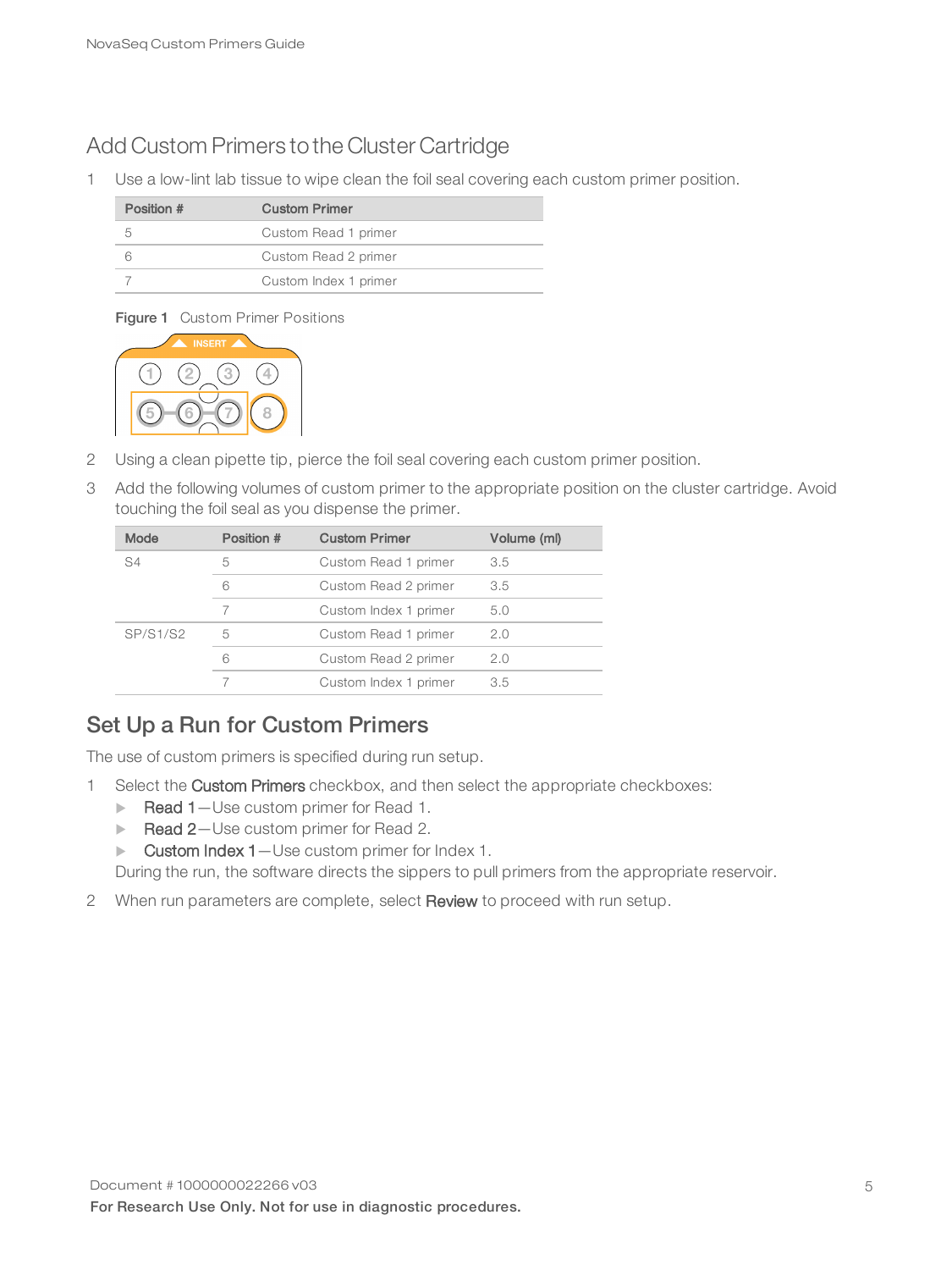### <span id="page-5-0"></span>NovaSeq 6000 Reagent Kit v1.5

#### Introduction

Using custom primers for a run on an Illumina® NovaSeq<sup>™</sup> Sequencing System requires 2 additional steps during run setup:

- $\blacktriangleright$  Prepare and add the appropriate volume of each custom primer to the custom primer positions of the cluster cartridge.
- Specify the use of custom primers on the Run Setup screen in the Advanced Options section.

All other steps follow the run setup workflow as described in the system guide for your NovaSeq System.

Custom primers are supported for Read 1, Read 2, and Index Read 1 and 2 (combined). Due to reverse complement workflow, if using custom index read primers, a mix of index read primers for both Read 1 and Read 2 will be required in the index custom primer position.

#### Custom Primers and PhiX

When custom primers are used for Read 1 or Read 2, the software directs the instrument to pull from reservoirs 5 and 6. Therefore, Illumina primers are not used for the sequencing run. Illumina primers refer to primers already in the cartridge position. See Primer Positions on the Cluster [Cartridge](#page-5-1) on page 6 for more information.

If Illumina primers are not used for Read 1 or Read 2, the optional Illumina PhiX control is not sequenced. To use the PhiX control with custom primers, contact Illumina Technical Support for guidance.



#### NOTE

Because PhiX is not indexed, sequencing data from the PhiX control is not generated for index reads regardless of which indexing primer is used.

#### <span id="page-5-1"></span>Primer Positions on the Cluster Cartridge

You can use a combination of Illumina primers and custom primers in the same run. Depending on the combination specified, the software pulls the primer from the appropriate reservoir.

For example, if a custom primer is used for Read 2 but not Read 1, the software pulls the Read 1 primer from the Illumina primer position (#24). The Read 2 primer is pulled from the custom primer position (#6). Due to reverse complement workflow, a custom primer mix for Index Read 1 and 2 can now be added to position 23.

| <b>Custom Primer</b>                    | <b>Custom Primer Position</b> |
|-----------------------------------------|-------------------------------|
| Custom Read 1 primer                    | b.                            |
| Custom Read 2 primer                    |                               |
| Custom Index Read 1 and 2<br>primer mix |                               |

| <b>Illumina Primer</b>    | Illumina Primer Position |
|---------------------------|--------------------------|
| Illumina Read 1 primer    | 24                       |
| Illumina Read 2 primer    | 13                       |
| Illumina Index primer mix | 23                       |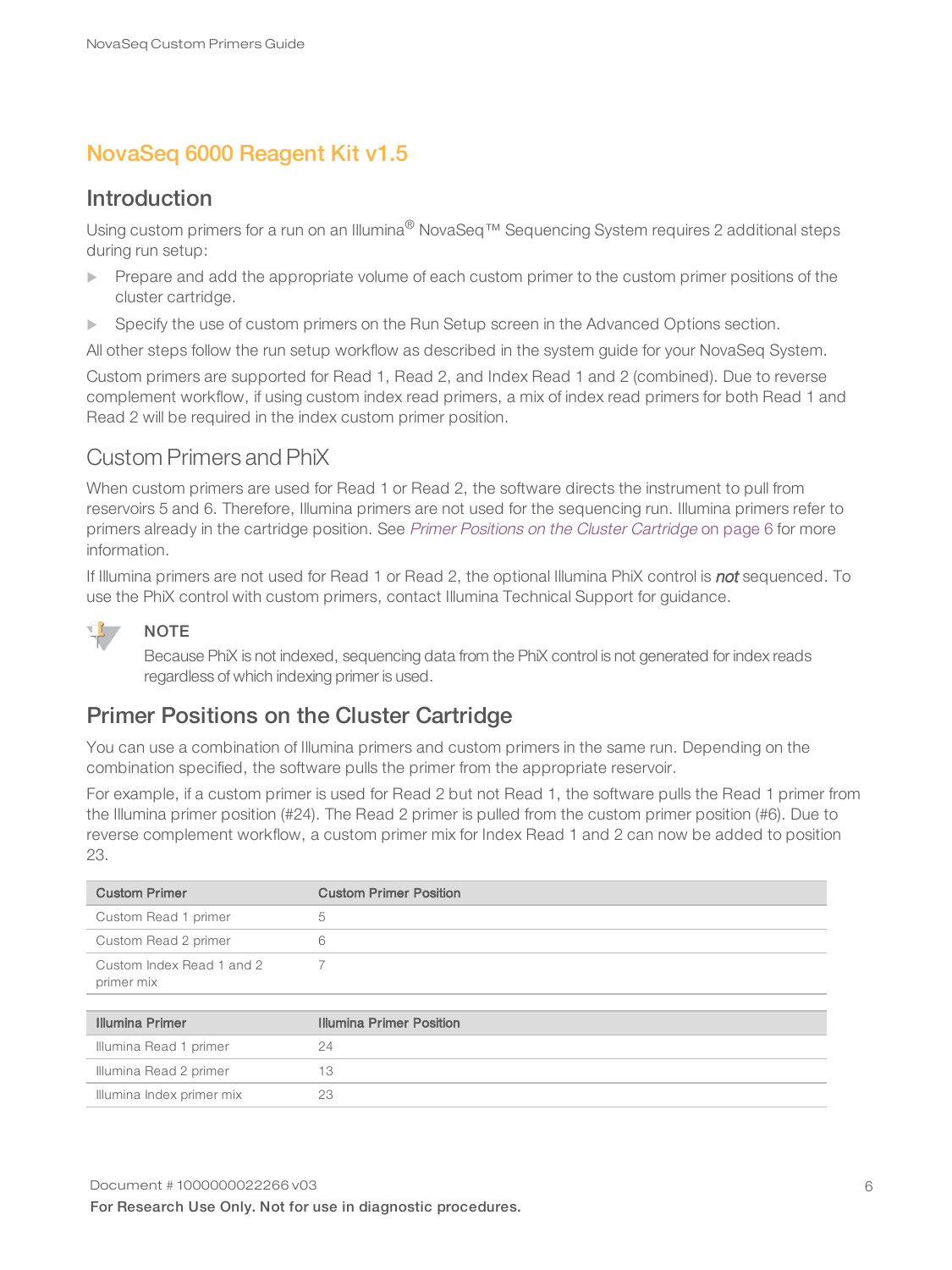The software does not pull from multiple reservoirs for 1 primer. For example, the software cannot pull from position #5 and position #24 for a combination of custom and Illumina Read 1 primer.

#### Compatible Primer Combinations

The primer design and dual-indexing workflow on the NovaSeq System limit the combinations of custom primers and Illumina primers. If you use a custom Read 2 primer, you must use a custom Index 1 and 2 primer mix.

For an overview of the indexing workflow, see the Indexed Sequencing Overview Guide (document # 15057455).

| Combination   | <b>Read 1 Primer</b> | Index 1 and 2 Primer             | <b>Read 2 Primer</b> |
|---------------|----------------------|----------------------------------|----------------------|
| All Illumina  | Illumina Read 1      | Illumina Index 1 and 2<br>primer | Illumina Read 2      |
| Custom Read 1 | Custom Read 1        | Custom Index 1 and 2<br>primer   | Illumina Read 2      |
| Custom Read 2 | Illumina Read 1      | Custom Index 1 and 2<br>primer   | Custom Read 2        |
| All custom    | Custom Read 1        | Custom Index 1 and 2<br>primer   | Custom Read 2        |

#### VP10 Primers

The VP10 Custom Read 1 primer (Illumina DNA PCR-Free, Tagmentation) differs from other custom primers in the following ways:

- $\blacktriangleright$  It does not require dilution and is ready to use as is. Start at step 1 of Add Custom Primers to the Cluster Cartridge.
- $\triangleright$  It can be used for Illumina DNA PCR-Free, Tagmentation libraries, PhiX, and other Illumina compatible libraries.

This does not apply when using the NovaSeq Reagent V1.5 Kit, as it already contains this primer in the Read 1 primer well.

#### Prepare and Add Custom Primers

Custom primers are prepared using HT1 and then added to the cluster cartridge. Make sure that the cluster cartridge is thawed and inspected before proceeding.

Some Illumina library types including the Illumina DNA PCR-Free library require VP10 read 1 primer. NovaSeq Reagent Kits v1.5 contain VP10 Read 1 Primer and VP14 Index 1 and 2 primer mix and can be used directly without needing custom primers.

HT1 is not provided in the kit NovaSeq 6000 Reagent Kit but can be purchased separately: HT1 Buffer, Illumina catalog #20015892.

#### Prepare Custom Primers

- 1 If frozen, thaw each custom primer to be used.
- 2 Use HT1 to dilute custom primers to yield the following volumes at 0.3 µM final concentration. When combining primers to make the custom index read or any custom read primer mixture, the total concentration of the mixture should be 0.3 µM and an equal volume should be assigned to each single primer in the mixture.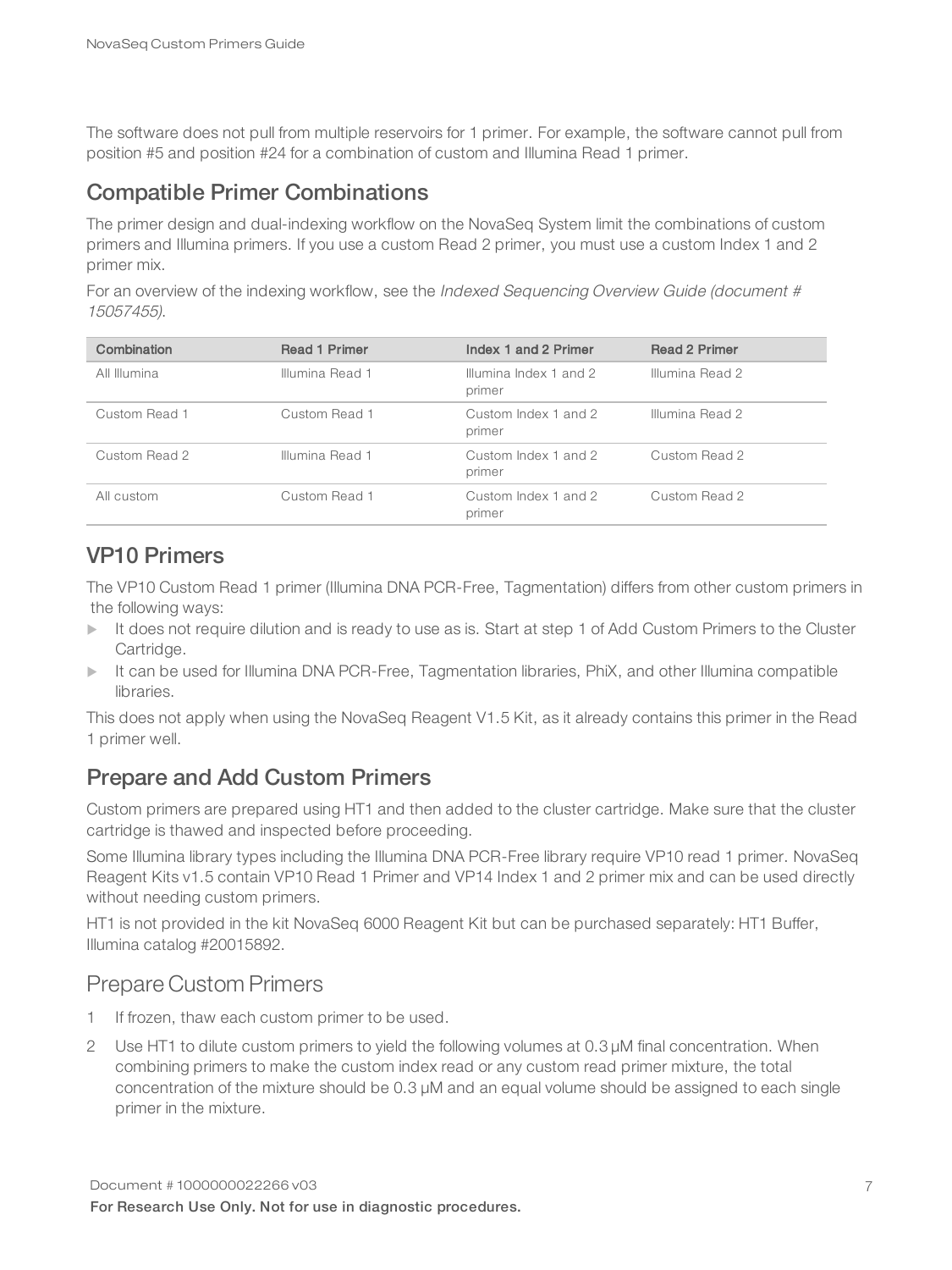| Mode     | <b>Custom Primer</b> | Volume (ml) |
|----------|----------------------|-------------|
| S4       | Read 1               | 3.5         |
|          | Read 2               | 3.5         |
|          | Index $1$ and $2$    | 5.0         |
| SP/S1/S2 | Read 1               | 2.0         |
|          | Read 2               | 2.0         |
|          | Index $1$ and $2$    | 3.5         |

#### Add Custom Primers to the Cluster Cartridge

1 Use a low-lint lab tissue to wipe clean the foil seal covering each custom primer position.

| Position # | <b>Custom Primer</b>            |
|------------|---------------------------------|
|            | Custom Read 1 primer            |
|            | Custom Read 2 primer            |
|            | Custom Index 1 and 2 primer mix |

#### Figure 2 Custom Primer Positions



- 2 Using a clean pipette tip, pierce the foil seal covering each custom primer position.
- 3 Add the following volumes of custom primer to the appropriate position on the cluster cartridge. Avoid touching the foil seal as you dispense the primer.

| Mode            | Position # | <b>Custom Primer</b>               | Volume (ml) |
|-----------------|------------|------------------------------------|-------------|
| S4              | 5          | Custom Read 1 primer               | 3.5         |
|                 | 6          | Custom Read 2 primer               | 3.5         |
|                 | 7          | Custom Index 1 and 2<br>primer mix | 5.0         |
| <b>SP/S1/S2</b> | 5          | Custom Read 1 primer               | 2.0         |
|                 | 6          | Custom Read 2 primer               | 2.0         |
|                 | 7          | Custom Index 1 and 2<br>primer mix | 3.5         |

#### Set Up a Run for Custom Primers

The use of custom primers is specified during run setup.

- 1 Select the Custom Primers checkbox, and then select the appropriate checkboxes:
	- $\blacktriangleright$  Read 1-Use custom primer for Read 1.
	- Read 2-Use custom primer for Read 2.
	- ▶ Custom Index-Use custom primer position for Index Read 1 and Index Read 2.

During the run, the software directs the sippers to pull primers from the appropriate reservoir.

2 When run parameters are complete, select Review to proceed with run setup.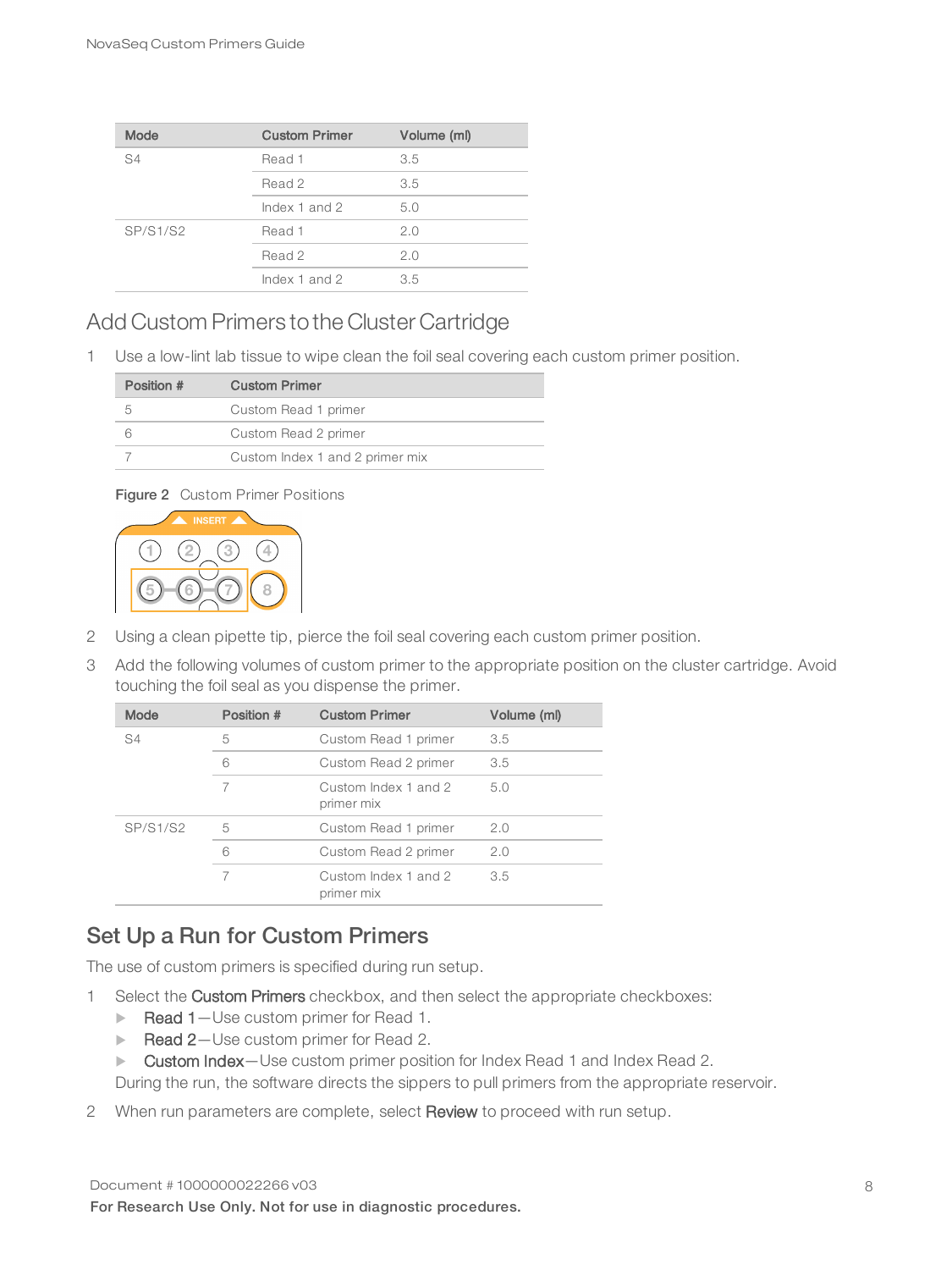## <span id="page-8-0"></span>Revision History

| Document                        | Date            | Description of Change                                                                                                                                                            |
|---------------------------------|-----------------|----------------------------------------------------------------------------------------------------------------------------------------------------------------------------------|
| Document #<br>1000000022266 v03 | July<br>2020    | Added information in support of the NovaSeq 6000 Reagent Kit v1.5 and VP10<br>primer requirement for some library types.                                                         |
| Document #<br>1000000022266 v02 | October<br>2019 | Added the SP flow cell to custom primer tables.                                                                                                                                  |
| Document #<br>1000000022266 v01 | August<br>2018  | Added custom primer volumes, concentrations, and reagent cartridge positions<br>for S1 and S4 flow cells. Updated custom primer volumes and concentrations<br>for S2 flow cells. |
| Document#<br>1000000022266 v00  | March<br>2017   | Initial release.                                                                                                                                                                 |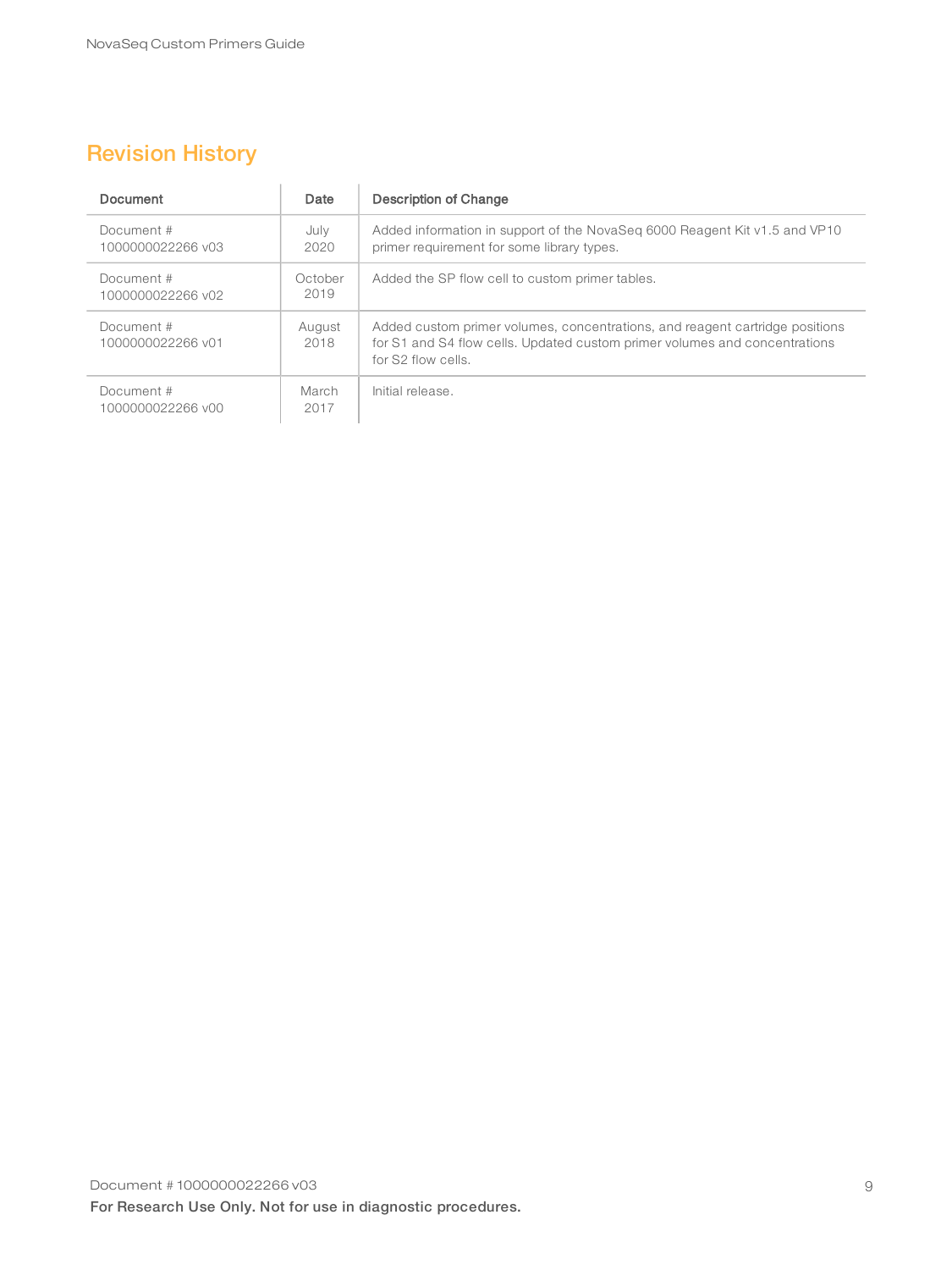#### <span id="page-9-0"></span>Technical Assistance

Fortechnical assistance, contact Illumina Technical Support.

| Website: | www.illumina.com         |  |
|----------|--------------------------|--|
| Email:   | techsupport@illumina.com |  |

Illumina Customer Support Telephone Numbers

| Region                | <b>Toll Free</b> | Regional       |
|-----------------------|------------------|----------------|
| <b>North America</b>  | +1.800.809.4566  |                |
| <b>Australia</b>      | +1.800.775.688   |                |
| Austria               | +43 800006249    | +43 19286540   |
| <b>Belgium</b>        | +32 80077160     | +32 34002973   |
| China                 | 400.066.5835     |                |
| <b>Denmark</b>        | +45 80820183     | +45 89871156   |
| Finland               | +358 800918363   | +358 974790110 |
| France                | +33 805102193    | +33 170770446  |
| Germany               | +49 8001014940   | +49 8938035677 |
| Hong Kong, China      | 800960230        |                |
| Ireland               | +353 1800936608  | +353 016950506 |
| Italy                 | +39 800985513    | +39 236003759  |
| Japan                 | 0800.111.5011    |                |
| <b>Netherlands</b>    | +31 8000222493   | +31 207132960  |
| New Zealand           | 0800.451.650     |                |
| Norway                | +47 800 16836    | +47 21939693   |
| Singapore             | +1.800.579.2745  |                |
| South Korea           | +82 80 234 5300  |                |
| Spain                 | +34 911899417    | +34 800300143  |
| Sweden                | +46 850619671    | +46 200883979  |
| Switzerland           | +41 565800000    | +41 800200442  |
| Taiwan, China         | 00806651752      |                |
| <b>United Kingdom</b> | +44 8000126019   | +44 2073057197 |
| Other countries       | +44.1799.534000  |                |

Safety data sheets (SDSs) - Available on the Illumina website at [support.illumina.com/sds.html](http://support.illumina.com/sds.html). Product documentation—Available for download from [support.illumina.com](http://support.illumina.com/).